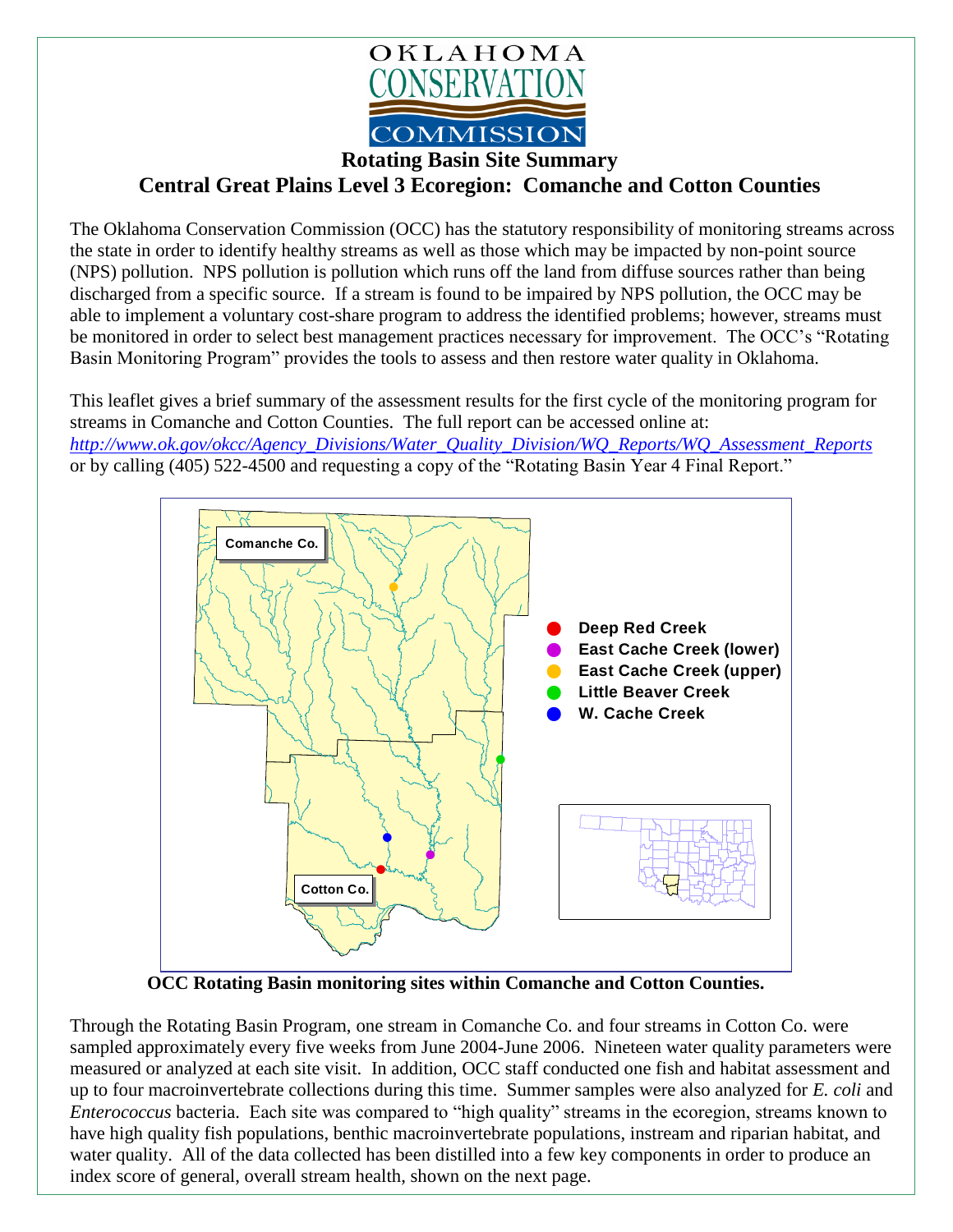**Summary of general stream health as determined by comparison to high quality streams in the Central Great Plains ecoregion and by assessment using Oklahoma State Water Quality Standards†.**

| moderate<br>good<br>poor                                                                                                                                                  | <b>Moderate</b>                      |                                              |                                   | <b>Poor</b>                                  |                                 |
|---------------------------------------------------------------------------------------------------------------------------------------------------------------------------|--------------------------------------|----------------------------------------------|-----------------------------------|----------------------------------------------|---------------------------------|
|                                                                                                                                                                           | <b>Little Beaver</b><br><b>Creek</b> | <b>East Cache</b><br><b>Creek</b><br>(lower) | <b>West Cache</b><br><b>Creek</b> | <b>East Cache</b><br><b>Creek</b><br>(upper) | <b>Deep Red</b><br><b>Creek</b> |
| <b>Overall Stream Health</b>                                                                                                                                              | 43                                   | 31                                           | 29                                | 23                                           | 11                              |
| Phosphorus                                                                                                                                                                | 5                                    | 5                                            | 5                                 | 5                                            | 5 <sup>5</sup>                  |
| Nitrogen                                                                                                                                                                  | 5                                    | 3                                            | 5                                 | 5                                            | $\overline{5}$                  |
| Ammonia                                                                                                                                                                   | 5                                    | 5                                            | 5                                 | 5                                            | 5 <sup>5</sup>                  |
| Dissolved Oxygen                                                                                                                                                          | 5                                    | 5                                            | 5                                 | $-5$                                         | $-5$                            |
| pH                                                                                                                                                                        | 5                                    | 5                                            | 5                                 | $-5$                                         | 5 <sup>5</sup>                  |
| Turbidity                                                                                                                                                                 | 5                                    | $-5$                                         | $-5$                              | 5                                            | $-5$                            |
| Salts (chloride, sulfate, TDS)                                                                                                                                            | 5                                    | $-5$                                         | $-5$                              | $-5$                                         | $-5$                            |
| Fish                                                                                                                                                                      | 5                                    | 5                                            | 5                                 | 5                                            | $\overline{3}$                  |
| Macroinvertebrates                                                                                                                                                        | 5                                    | 5                                            | 5                                 | 5                                            | $\overline{3}$                  |
| Instream/Riparian Habitat                                                                                                                                                 | 3                                    | 5                                            | $\mathbf{1}$                      | 5                                            | 5 <sup>5</sup>                  |
| Bacteria                                                                                                                                                                  | $-5$                                 | 3                                            | 3                                 | 3                                            | $-5$                            |
|                                                                                                                                                                           | Scale of 1-5 with 5 being the best   |                                              |                                   |                                              |                                 |
| KEY:<br>1=significantly lower than high quality sites<br>3=not as good as high quality sites but not impaired<br>5=equal to or better than high quality sites in the area |                                      |                                              |                                   |                                              |                                 |

-5=impaired by state standards

**Deep Red Creek** (OK311310-03-0010D): This stream is on the state's 303(d) list<sup>†</sup> as impaired due to low dissolved oxygen, sulfates, chloride, total dissolved solids, turbidity, and bacteria. Both the macroinvertebrate and the fish communities are slightly impaired relative to high quality sites in the ecoregion.

**East Cache Creek Lower (OK311300-01-0020G):** This stream is on the state's 303(d) list<sup>†</sup> as impaired for turbidity and total dissolved solids. Nitrogen and bacteria levels were higher than high quality sites in the ecoregion but not significantly so. All other values were good.

**East Cache Creek Upper (OK311300-02-0010M):** This stream is on the state's 303(d) list<sup>†</sup> as impaired for low dissolved oxygen, pH, sulfates, and total dissolved solids. Bacteria levels were higher than high quality sites in the ecoregion, but the stream is not impaired for bacteria at this time.

**Little Beaver Creek (OK311210-00-0050D):** This stream is on the state's 303(d) list<sup>†</sup> as impaired for bacteria, as are many streams across the state. The instream habitat is lower than high quality sites in the ecoregion. All other values were good.

West Cache Creek (OK311310-02-0010M): This stream is on the state's 303(d) list<sup>†</sup> as impaired for turbidity, chloride, and total dissolved solids. Bacteria levels were higher than high quality sites in the ecoregion, but the stream is not impaired for bacteria at this time. The instream habitat is significantly poorer than high quality sites in the ecoregion. All other values were good.

† The use of Oklahoma Water Quality Standards to assess streams and the 2008 results are described in the DEQ's 2008 Integrated Report, accessible online at *http://www.deq.state.ok.us/wqdnew/305b\_303d/2008\_integrated\_report\_entire\_document.pdf*